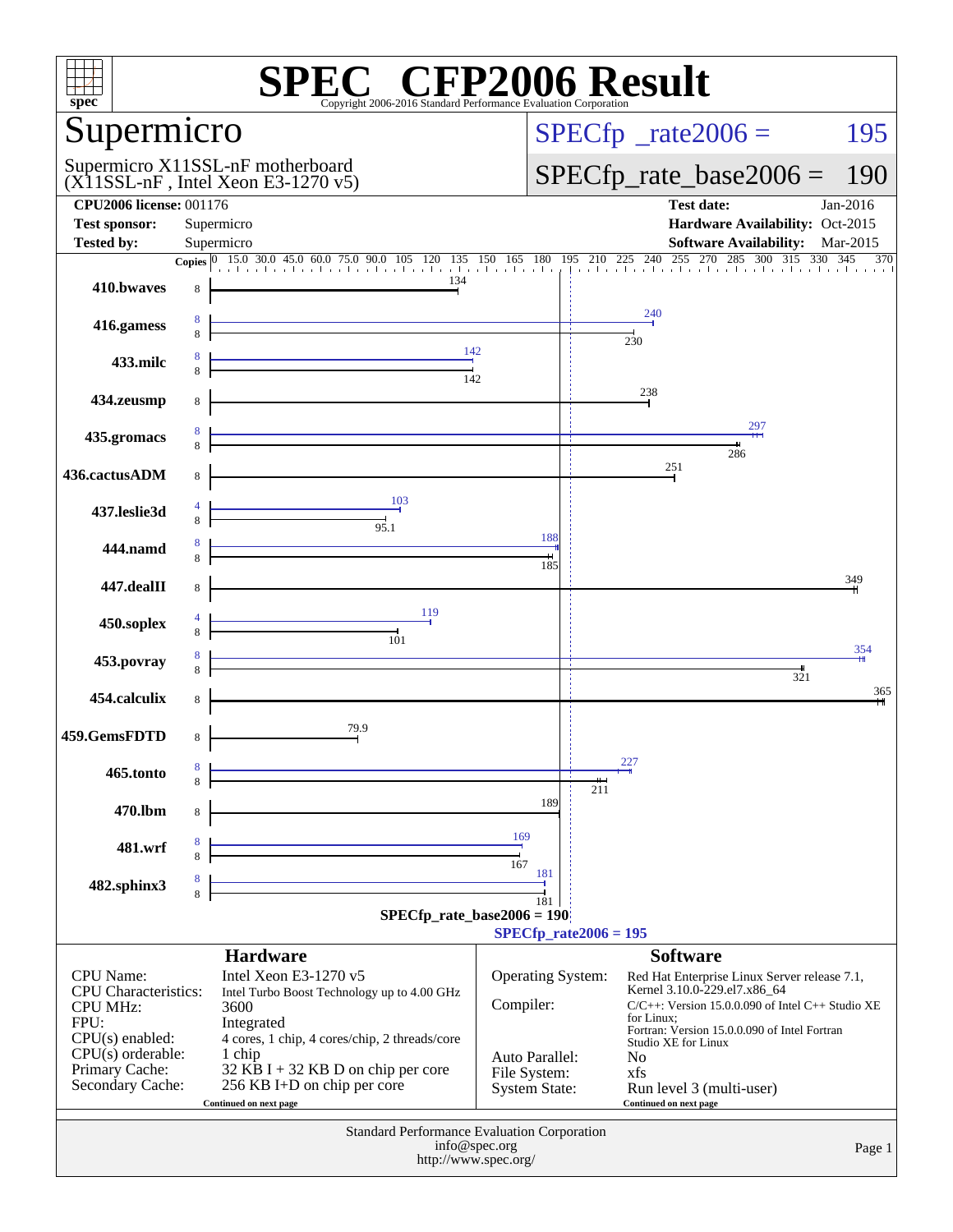

### Supermicro

 $(X11SSL-nF)$ , Intel Xeon E3-1270 v5) Supermicro X11SSL-nF motherboard

 $SPECTp_rate2006 = 195$ 

#### [SPECfp\\_rate\\_base2006 =](http://www.spec.org/auto/cpu2006/Docs/result-fields.html#SPECfpratebase2006) 190

| <b>CPU2006 license: 001176</b> |                                    |                       | <b>Test date:</b><br>$Jan-2016$           |
|--------------------------------|------------------------------------|-----------------------|-------------------------------------------|
| <b>Test sponsor:</b>           | Supermicro                         |                       | Hardware Availability: Oct-2015           |
| <b>Tested by:</b>              | Supermicro                         |                       | <b>Software Availability:</b><br>Mar-2015 |
| L3 Cache:                      | 8 MB I+D on chip per chip          | <b>Base Pointers:</b> | $32/64$ -bit                              |
| Other Cache:                   | None                               | Peak Pointers:        | $32/64$ -bit                              |
| Memory:                        | 64 GB (4 x 16 GB 2Rx8 PC4-2133P-E) | Other Software:       | None                                      |
| Disk Subsystem:                | 1 x 1000 GB SATA III, 7200 RPM     |                       |                                           |
| Other Hardware:                | None                               |                       |                                           |

| <b>Results Table</b> |                                                                                                          |                |       |                |       |                |              |                |                |              |                |              |                |              |
|----------------------|----------------------------------------------------------------------------------------------------------|----------------|-------|----------------|-------|----------------|--------------|----------------|----------------|--------------|----------------|--------------|----------------|--------------|
|                      | <b>Base</b>                                                                                              |                |       | <b>Peak</b>    |       |                |              |                |                |              |                |              |                |              |
| <b>Benchmark</b>     | <b>Copies</b>                                                                                            | <b>Seconds</b> | Ratio | <b>Seconds</b> | Ratio | <b>Seconds</b> | <b>Ratio</b> | <b>Copies</b>  | <b>Seconds</b> | <b>Ratio</b> | <b>Seconds</b> | <b>Ratio</b> | <b>Seconds</b> | <b>Ratio</b> |
| 410.bwayes           | 8                                                                                                        | 811            | 134   | 811            | 134   | 811            | 134          | 8              | 811            | 134          | 811            | 134          | 811            | 134          |
| 416.gamess           | 8                                                                                                        | 682            | 230   | 683            | 229   | 682            | 230          | 8              | 652            | 240          | 653            | 240          | 653            | 240          |
| 433.milc             | 8                                                                                                        | 517            | 142   | 517            | 142   | 517            | 142          | $\overline{8}$ | 517            | 142          | 517            | 142          | 517            | 142          |
| 434.zeusmp           | 8                                                                                                        | 307            | 237   | 306            | 238   | 306            | 238          | 8              | 307            | 237          | 306            | 238          | 306            | 238          |
| 435.gromacs          | 8                                                                                                        | 199            | 287   | 200            | 286   | 200            | 285          | $\overline{8}$ | 191            | 299          | 194            | 294          | 193            | 297          |
| 436.cactusADM        | 8                                                                                                        | 380            | 252   | 380            | 251   | 380            | 251          | 8              | 380            | 252          | 380            | 251          | 380            | 251          |
| 437.leslie3d         | 8                                                                                                        | 791            | 95.1  | 792            | 95.0  | 791            | 95.1         | 4              | 366            | 103          | 366            | 103          | 366            | 103          |
| 444.namd             | 8                                                                                                        | 346            | 185   | 346            | 185   | 351            | 183          | 8              | 341            | 188          | <u>341</u>     | 188          | 343            | 187          |
| 447.dealII           | 8                                                                                                        | 262            | 349   | 261            | 350   | 262            | 349          | 8              | 262            | 349          | 261            | 350          | 262            | 349          |
| 450.soplex           | 8                                                                                                        | 658            | 101   | 657            | 102   | 659            | 101          | $\overline{4}$ | 281            | 119          | 280            | 119          | 280            | 119          |
| 453.povray           | 8                                                                                                        | 133            | 321   | 133            | 321   | 132            | 322          | 8              | 120            | 355          | 121            | 352          | <b>120</b>     | 354          |
| 454.calculix         | 8                                                                                                        | 181            | 365   | 183            | 362   | 181            | 365          | $\overline{8}$ | 181            | 365          | 183            | 362          | 181            | 365          |
| 459.GemsFDTD         | $\overline{8}$                                                                                           | 1062           | 79.9  | 1062           | 79.9  | 1062           | 79.9         | $\overline{8}$ | 1062           | 79.9         | 1062           | 79.9         | 1062           | 79.9         |
| 465.tonto            | 8                                                                                                        | 375            | 210   | 372            | 211   | 367            | 215          | 8              | 345            | 228          | 346            | 227          | 356            | 221          |
| 470.1bm              | 8                                                                                                        | 582            | 189   | 582            | 189   | 582            | 189          | 8              | 582            | 189          | 582            | 189          | 582            | 189          |
| 481.wrf              | 8                                                                                                        | 533            | 168   | 534            | 167   | 534            | 167          | 8              | 529            | 169          | 530            | 169          | 529            | 169          |
| 482.sphinx3          | 8                                                                                                        | 861            | 181   | 859            | 182   | 860            | 181          | $\overline{8}$ | 862            | 181          | 859            | 182          | 860            | 181          |
|                      | Results appear in the order in which they were run. Bold underlined text indicates a median measurement. |                |       |                |       |                |              |                |                |              |                |              |                |              |

#### **[Submit Notes](http://www.spec.org/auto/cpu2006/Docs/result-fields.html#SubmitNotes)**

 The taskset mechanism was used to bind copies to processors. The config file option 'submit' was used to generate taskset commands to bind each copy to a specific processor. For details, please see the config file.

#### **[Operating System Notes](http://www.spec.org/auto/cpu2006/Docs/result-fields.html#OperatingSystemNotes)**

Stack size set to unlimited using "ulimit -s unlimited"

#### **[Platform Notes](http://www.spec.org/auto/cpu2006/Docs/result-fields.html#PlatformNotes)**

As tested, the system used a Supermicro CSE-113MFAC2-R606CB chassis. The chassis is configured with 2 PWS-606P-1R redundant power supply, 1 SNK-P0046P heatsink, as well as 4 FAN-0154L4 middle cooling fan.

Continued on next page

Standard Performance Evaluation Corporation [info@spec.org](mailto:info@spec.org) <http://www.spec.org/>

Page 2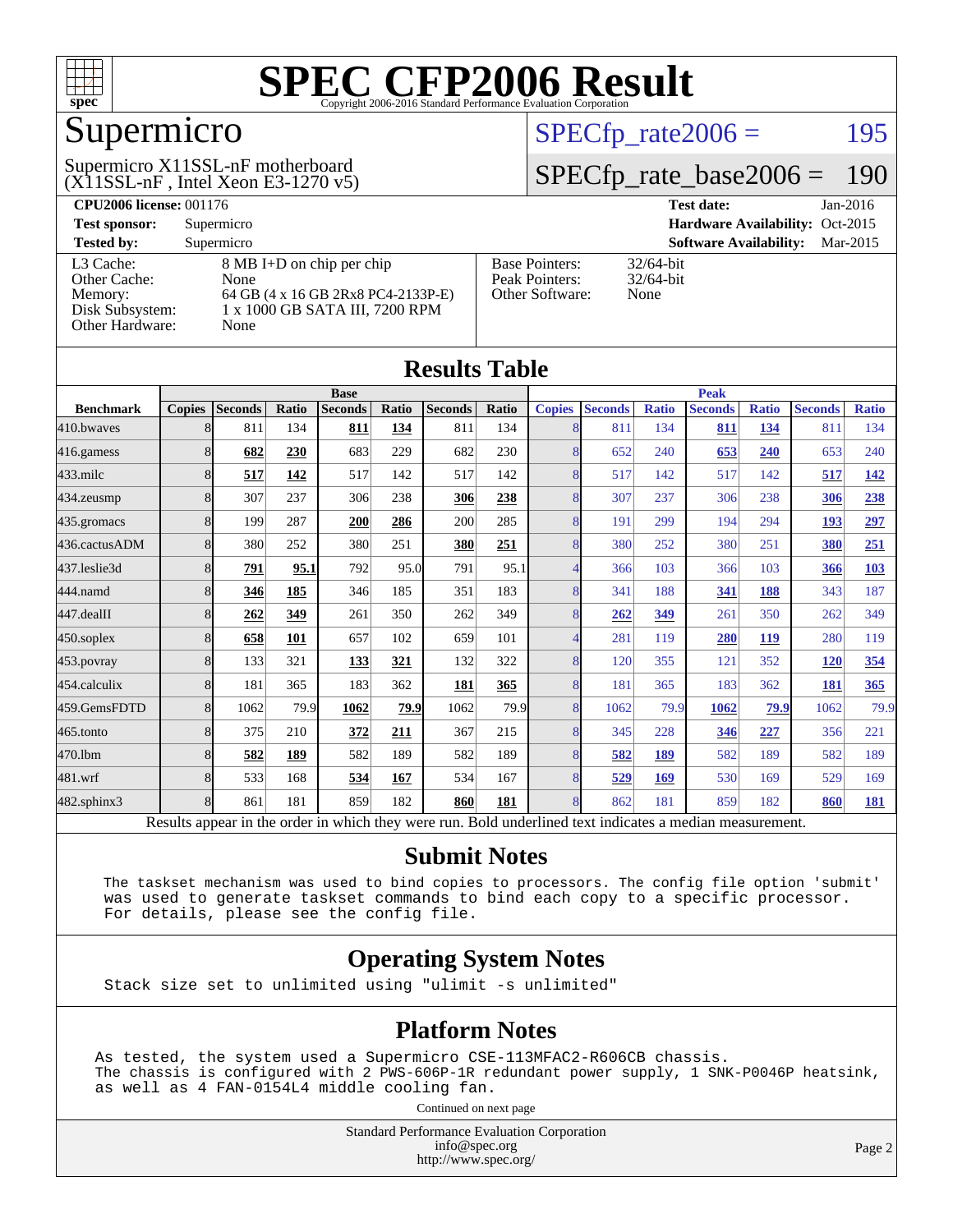

#### Supermicro

 $SPECTp_rate2006 = 195$ 

(X11SSL-nF , Intel Xeon E3-1270 v5) Supermicro X11SSL-nF motherboard

[SPECfp\\_rate\\_base2006 =](http://www.spec.org/auto/cpu2006/Docs/result-fields.html#SPECfpratebase2006) 190

**[CPU2006 license:](http://www.spec.org/auto/cpu2006/Docs/result-fields.html#CPU2006license)** 001176 **[Test date:](http://www.spec.org/auto/cpu2006/Docs/result-fields.html#Testdate)** Jan-2016 **[Test sponsor:](http://www.spec.org/auto/cpu2006/Docs/result-fields.html#Testsponsor)** Supermicro Supermicro **[Hardware Availability:](http://www.spec.org/auto/cpu2006/Docs/result-fields.html#HardwareAvailability)** Oct-2015 **[Tested by:](http://www.spec.org/auto/cpu2006/Docs/result-fields.html#Testedby)** Supermicro **Supermicro [Software Availability:](http://www.spec.org/auto/cpu2006/Docs/result-fields.html#SoftwareAvailability)** Mar-2015

#### **[Platform Notes \(Continued\)](http://www.spec.org/auto/cpu2006/Docs/result-fields.html#PlatformNotes)**

Standard Performance Evaluation Corporation [info@spec.org](mailto:info@spec.org) <http://www.spec.org/> Page 3 Sysinfo program /home/cpu2006/config/sysinfo.rev6914 \$Rev: 6914 \$ \$Date:: 2014-06-25 #\$ e3fbb8667b5a285932ceab81e28219e1 running on localhost.localdomain Tue Jan 19 06:45:48 2016 This section contains SUT (System Under Test) info as seen by some common utilities. To remove or add to this section, see: <http://www.spec.org/cpu2006/Docs/config.html#sysinfo> From /proc/cpuinfo model name : Intel(R) Xeon(R) CPU E3-1270 v5 @ 3.60GHz 1 "physical id"s (chips) 8 "processors" cores, siblings (Caution: counting these is hw and system dependent. The following excerpts from /proc/cpuinfo might not be reliable. Use with caution.) cpu cores : 4 siblings : 8 physical 0: cores 0 1 2 3 cache size : 8192 KB From /proc/meminfo MemTotal: 65630744 kB HugePages\_Total: 0 Hugepagesize: 2048 kB From /etc/\*release\* /etc/\*version\* os-release: NAME="Red Hat Enterprise Linux Server" VERSION="7.1 (Maipo)" ID="rhel" ID\_LIKE="fedora" VERSION\_ID="7.1" PRETTY\_NAME="Red Hat Enterprise Linux Server 7.1 (Maipo)" ANSI\_COLOR="0;31" CPE\_NAME="cpe:/o:redhat:enterprise\_linux:7.1:GA:server" redhat-release: Red Hat Enterprise Linux Server release 7.1 (Maipo) system-release: Red Hat Enterprise Linux Server release 7.1 (Maipo) system-release-cpe: cpe:/o:redhat:enterprise\_linux:7.1:ga:server uname -a: Linux localhost.localdomain 3.10.0-229.el7.x86\_64 #1 SMP Thu Jan 29 18:37:38 EST 2015 x86\_64 x86\_64 x86\_64 GNU/Linux run-level 3 Jan 18 18:48 SPEC is set to: /home/cpu2006<br>Filesystem Type Type Size Used Avail Use% Mounted on<br>xfs 865G 170G 696G 20% /home  $/$ dev/mapper/rhel-home  $x$ fs Additional information from dmidecode: Warning: Use caution when you interpret this section. The 'dmidecode' program reads system data which is "intended to allow hardware to be accurately Continued on next page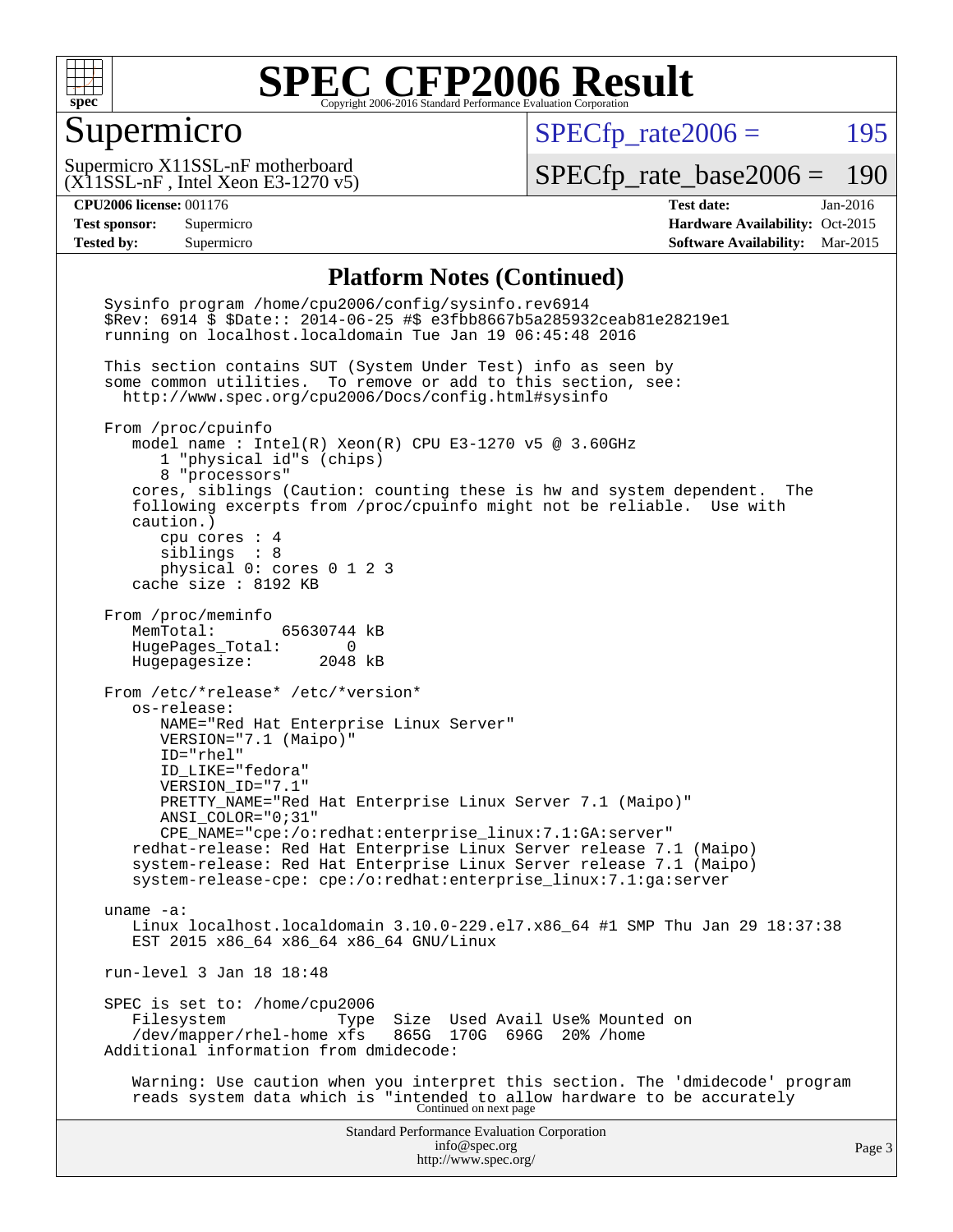

#### Supermicro

 $SPECTp\_rate2006 = 195$ 

(X11SSL-nF , Intel Xeon E3-1270 v5) Supermicro X11SSL-nF motherboard

[SPECfp\\_rate\\_base2006 =](http://www.spec.org/auto/cpu2006/Docs/result-fields.html#SPECfpratebase2006) 190

**[CPU2006 license:](http://www.spec.org/auto/cpu2006/Docs/result-fields.html#CPU2006license)** 001176 **[Test date:](http://www.spec.org/auto/cpu2006/Docs/result-fields.html#Testdate)** Jan-2016 **[Test sponsor:](http://www.spec.org/auto/cpu2006/Docs/result-fields.html#Testsponsor)** Supermicro Supermicro **[Hardware Availability:](http://www.spec.org/auto/cpu2006/Docs/result-fields.html#HardwareAvailability)** Oct-2015 **[Tested by:](http://www.spec.org/auto/cpu2006/Docs/result-fields.html#Testedby)** Supermicro **Supermicro [Software Availability:](http://www.spec.org/auto/cpu2006/Docs/result-fields.html#SoftwareAvailability)** Mar-2015

#### **[Platform Notes \(Continued\)](http://www.spec.org/auto/cpu2006/Docs/result-fields.html#PlatformNotes)**

 determined", but the intent may not be met, as there are frequent changes to hardware, firmware, and the "DMTF SMBIOS" standard.

 BIOS American Megatrends Inc. 1.0a 12/25/2015 Memory: 4x Samsung M391A2K43BB1-CPB 16 GB 2 rank 2133 MHz

(End of data from sysinfo program)

#### **[General Notes](http://www.spec.org/auto/cpu2006/Docs/result-fields.html#GeneralNotes)**

Environment variables set by runspec before the start of the run: LD LIBRARY PATH = "/home/cpu2006/libs/32:/home/cpu2006/libs/64:/home/cpu2006/sh"

 Binaries compiled on a system with 1x Core i5-4670K CPU + 16GB memory using RedHat EL 7.0 Transparent Huge Pages enabled with: echo always > /sys/kernel/mm/transparent\_hugepage/enabled

**[Base Compiler Invocation](http://www.spec.org/auto/cpu2006/Docs/result-fields.html#BaseCompilerInvocation)**

[C benchmarks](http://www.spec.org/auto/cpu2006/Docs/result-fields.html#Cbenchmarks):  $\frac{1}{2}$  cc  $-$  m64

[C++ benchmarks:](http://www.spec.org/auto/cpu2006/Docs/result-fields.html#CXXbenchmarks) [icpc -m64](http://www.spec.org/cpu2006/results/res2016q1/cpu2006-20160120-38732.flags.html#user_CXXbase_intel_icpc_64bit_bedb90c1146cab66620883ef4f41a67e)

[Fortran benchmarks](http://www.spec.org/auto/cpu2006/Docs/result-fields.html#Fortranbenchmarks): [ifort -m64](http://www.spec.org/cpu2006/results/res2016q1/cpu2006-20160120-38732.flags.html#user_FCbase_intel_ifort_64bit_ee9d0fb25645d0210d97eb0527dcc06e)

[Benchmarks using both Fortran and C](http://www.spec.org/auto/cpu2006/Docs/result-fields.html#BenchmarksusingbothFortranandC): [icc -m64](http://www.spec.org/cpu2006/results/res2016q1/cpu2006-20160120-38732.flags.html#user_CC_FCbase_intel_icc_64bit_0b7121f5ab7cfabee23d88897260401c) [ifort -m64](http://www.spec.org/cpu2006/results/res2016q1/cpu2006-20160120-38732.flags.html#user_CC_FCbase_intel_ifort_64bit_ee9d0fb25645d0210d97eb0527dcc06e)

#### **[Base Portability Flags](http://www.spec.org/auto/cpu2006/Docs/result-fields.html#BasePortabilityFlags)**

| 410.bwaves: - DSPEC CPU LP64                 |  |
|----------------------------------------------|--|
| 416.gamess: -DSPEC_CPU_LP64                  |  |
| 433.milc: - DSPEC_CPU LP64                   |  |
| 434.zeusmp: -DSPEC_CPU_LP64                  |  |
| 435.gromacs: -DSPEC_CPU_LP64 -nofor_main     |  |
| 436.cactusADM: - DSPEC CPU LP64 - nofor main |  |
| 437.leslie3d: -DSPEC CPU LP64                |  |
| 444.namd: - DSPEC_CPU_LP64                   |  |
| 447.dealII: -DSPEC CPU LP64                  |  |
| 450.soplex: -DSPEC_CPU_LP64                  |  |
| 453.povray: -DSPEC CPU LP64                  |  |

Continued on next page

Standard Performance Evaluation Corporation [info@spec.org](mailto:info@spec.org) <http://www.spec.org/>

Page 4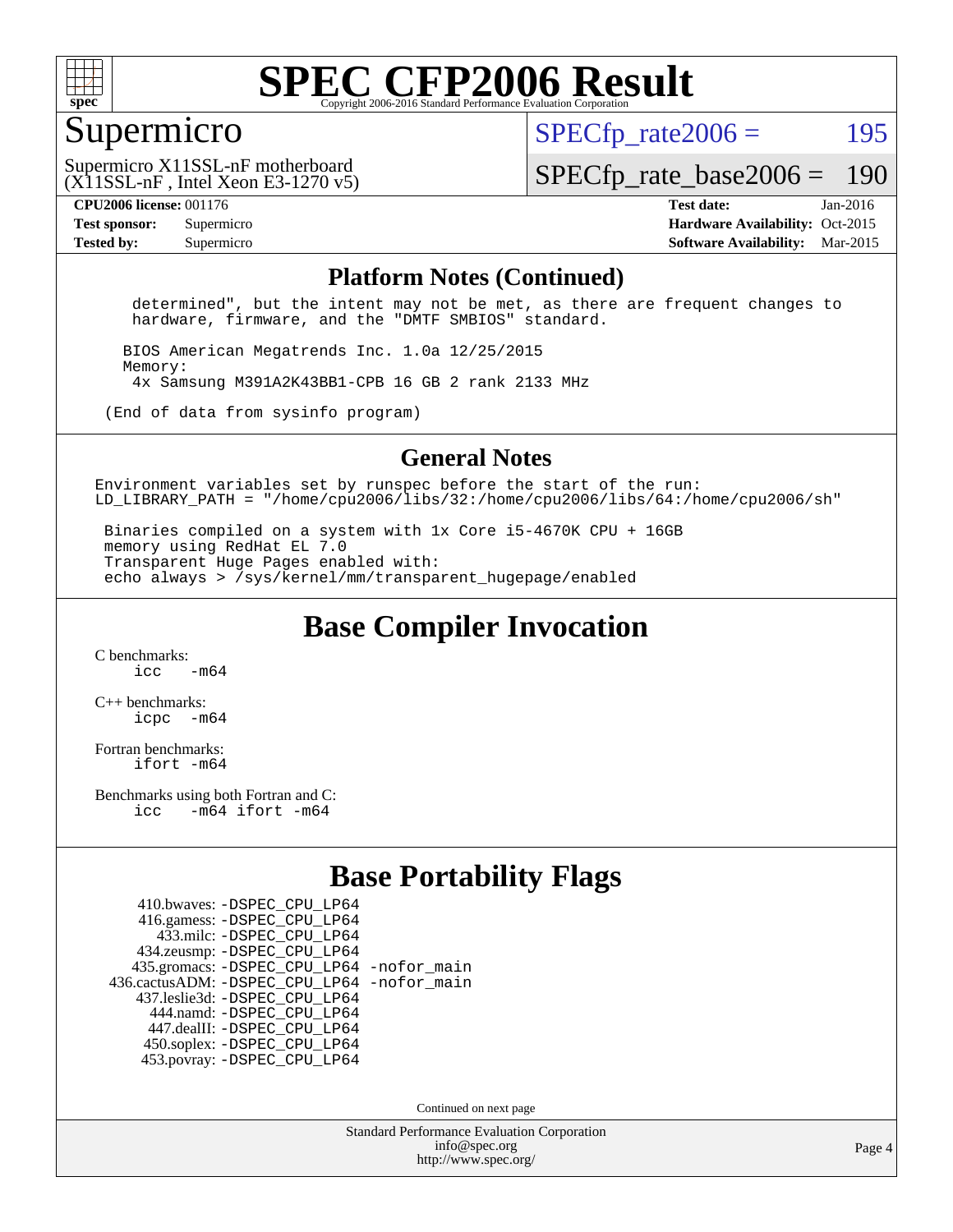

### Supermicro

 $SPECTp\_rate2006 = 195$ 

(X11SSL-nF , Intel Xeon E3-1270 v5) Supermicro X11SSL-nF motherboard

[SPECfp\\_rate\\_base2006 =](http://www.spec.org/auto/cpu2006/Docs/result-fields.html#SPECfpratebase2006) 190

**[CPU2006 license:](http://www.spec.org/auto/cpu2006/Docs/result-fields.html#CPU2006license)** 001176 **[Test date:](http://www.spec.org/auto/cpu2006/Docs/result-fields.html#Testdate)** Jan-2016 **[Test sponsor:](http://www.spec.org/auto/cpu2006/Docs/result-fields.html#Testsponsor)** Supermicro Supermicro **[Hardware Availability:](http://www.spec.org/auto/cpu2006/Docs/result-fields.html#HardwareAvailability)** Oct-2015 **[Tested by:](http://www.spec.org/auto/cpu2006/Docs/result-fields.html#Testedby)** Supermicro **[Software Availability:](http://www.spec.org/auto/cpu2006/Docs/result-fields.html#SoftwareAvailability)** Mar-2015

### **[Base Portability Flags \(Continued\)](http://www.spec.org/auto/cpu2006/Docs/result-fields.html#BasePortabilityFlags)**

 454.calculix: [-DSPEC\\_CPU\\_LP64](http://www.spec.org/cpu2006/results/res2016q1/cpu2006-20160120-38732.flags.html#suite_basePORTABILITY454_calculix_DSPEC_CPU_LP64) [-nofor\\_main](http://www.spec.org/cpu2006/results/res2016q1/cpu2006-20160120-38732.flags.html#user_baseLDPORTABILITY454_calculix_f-nofor_main) 459.GemsFDTD: [-DSPEC\\_CPU\\_LP64](http://www.spec.org/cpu2006/results/res2016q1/cpu2006-20160120-38732.flags.html#suite_basePORTABILITY459_GemsFDTD_DSPEC_CPU_LP64) 465.tonto: [-DSPEC\\_CPU\\_LP64](http://www.spec.org/cpu2006/results/res2016q1/cpu2006-20160120-38732.flags.html#suite_basePORTABILITY465_tonto_DSPEC_CPU_LP64) 470.lbm: [-DSPEC\\_CPU\\_LP64](http://www.spec.org/cpu2006/results/res2016q1/cpu2006-20160120-38732.flags.html#suite_basePORTABILITY470_lbm_DSPEC_CPU_LP64) 481.wrf: [-DSPEC\\_CPU\\_LP64](http://www.spec.org/cpu2006/results/res2016q1/cpu2006-20160120-38732.flags.html#suite_basePORTABILITY481_wrf_DSPEC_CPU_LP64) [-DSPEC\\_CPU\\_CASE\\_FLAG](http://www.spec.org/cpu2006/results/res2016q1/cpu2006-20160120-38732.flags.html#b481.wrf_baseCPORTABILITY_DSPEC_CPU_CASE_FLAG) [-DSPEC\\_CPU\\_LINUX](http://www.spec.org/cpu2006/results/res2016q1/cpu2006-20160120-38732.flags.html#b481.wrf_baseCPORTABILITY_DSPEC_CPU_LINUX) 482.sphinx3: [-DSPEC\\_CPU\\_LP64](http://www.spec.org/cpu2006/results/res2016q1/cpu2006-20160120-38732.flags.html#suite_basePORTABILITY482_sphinx3_DSPEC_CPU_LP64)

### **[Base Optimization Flags](http://www.spec.org/auto/cpu2006/Docs/result-fields.html#BaseOptimizationFlags)**

[C benchmarks](http://www.spec.org/auto/cpu2006/Docs/result-fields.html#Cbenchmarks):

[-xCORE-AVX2](http://www.spec.org/cpu2006/results/res2016q1/cpu2006-20160120-38732.flags.html#user_CCbase_f-xAVX2_5f5fc0cbe2c9f62c816d3e45806c70d7) [-ipo](http://www.spec.org/cpu2006/results/res2016q1/cpu2006-20160120-38732.flags.html#user_CCbase_f-ipo) [-O3](http://www.spec.org/cpu2006/results/res2016q1/cpu2006-20160120-38732.flags.html#user_CCbase_f-O3) [-no-prec-div](http://www.spec.org/cpu2006/results/res2016q1/cpu2006-20160120-38732.flags.html#user_CCbase_f-no-prec-div) [-opt-prefetch](http://www.spec.org/cpu2006/results/res2016q1/cpu2006-20160120-38732.flags.html#user_CCbase_f-opt-prefetch) [-auto-p32](http://www.spec.org/cpu2006/results/res2016q1/cpu2006-20160120-38732.flags.html#user_CCbase_f-auto-p32) [-ansi-alias](http://www.spec.org/cpu2006/results/res2016q1/cpu2006-20160120-38732.flags.html#user_CCbase_f-ansi-alias) [-opt-mem-layout-trans=3](http://www.spec.org/cpu2006/results/res2016q1/cpu2006-20160120-38732.flags.html#user_CCbase_f-opt-mem-layout-trans_a7b82ad4bd7abf52556d4961a2ae94d5)

[C++ benchmarks:](http://www.spec.org/auto/cpu2006/Docs/result-fields.html#CXXbenchmarks)

[-xCORE-AVX2](http://www.spec.org/cpu2006/results/res2016q1/cpu2006-20160120-38732.flags.html#user_CXXbase_f-xAVX2_5f5fc0cbe2c9f62c816d3e45806c70d7) [-ipo](http://www.spec.org/cpu2006/results/res2016q1/cpu2006-20160120-38732.flags.html#user_CXXbase_f-ipo) [-O3](http://www.spec.org/cpu2006/results/res2016q1/cpu2006-20160120-38732.flags.html#user_CXXbase_f-O3) [-no-prec-div](http://www.spec.org/cpu2006/results/res2016q1/cpu2006-20160120-38732.flags.html#user_CXXbase_f-no-prec-div) [-opt-prefetch](http://www.spec.org/cpu2006/results/res2016q1/cpu2006-20160120-38732.flags.html#user_CXXbase_f-opt-prefetch) [-auto-p32](http://www.spec.org/cpu2006/results/res2016q1/cpu2006-20160120-38732.flags.html#user_CXXbase_f-auto-p32) [-ansi-alias](http://www.spec.org/cpu2006/results/res2016q1/cpu2006-20160120-38732.flags.html#user_CXXbase_f-ansi-alias) [-opt-mem-layout-trans=3](http://www.spec.org/cpu2006/results/res2016q1/cpu2006-20160120-38732.flags.html#user_CXXbase_f-opt-mem-layout-trans_a7b82ad4bd7abf52556d4961a2ae94d5)

[Fortran benchmarks](http://www.spec.org/auto/cpu2006/Docs/result-fields.html#Fortranbenchmarks):

[-xCORE-AVX2](http://www.spec.org/cpu2006/results/res2016q1/cpu2006-20160120-38732.flags.html#user_FCbase_f-xAVX2_5f5fc0cbe2c9f62c816d3e45806c70d7) [-ipo](http://www.spec.org/cpu2006/results/res2016q1/cpu2006-20160120-38732.flags.html#user_FCbase_f-ipo) [-O3](http://www.spec.org/cpu2006/results/res2016q1/cpu2006-20160120-38732.flags.html#user_FCbase_f-O3) [-no-prec-div](http://www.spec.org/cpu2006/results/res2016q1/cpu2006-20160120-38732.flags.html#user_FCbase_f-no-prec-div) [-opt-prefetch](http://www.spec.org/cpu2006/results/res2016q1/cpu2006-20160120-38732.flags.html#user_FCbase_f-opt-prefetch)

[Benchmarks using both Fortran and C](http://www.spec.org/auto/cpu2006/Docs/result-fields.html#BenchmarksusingbothFortranandC): [-xCORE-AVX2](http://www.spec.org/cpu2006/results/res2016q1/cpu2006-20160120-38732.flags.html#user_CC_FCbase_f-xAVX2_5f5fc0cbe2c9f62c816d3e45806c70d7) [-ipo](http://www.spec.org/cpu2006/results/res2016q1/cpu2006-20160120-38732.flags.html#user_CC_FCbase_f-ipo) [-O3](http://www.spec.org/cpu2006/results/res2016q1/cpu2006-20160120-38732.flags.html#user_CC_FCbase_f-O3) [-no-prec-div](http://www.spec.org/cpu2006/results/res2016q1/cpu2006-20160120-38732.flags.html#user_CC_FCbase_f-no-prec-div) [-opt-prefetch](http://www.spec.org/cpu2006/results/res2016q1/cpu2006-20160120-38732.flags.html#user_CC_FCbase_f-opt-prefetch) [-auto-p32](http://www.spec.org/cpu2006/results/res2016q1/cpu2006-20160120-38732.flags.html#user_CC_FCbase_f-auto-p32) [-ansi-alias](http://www.spec.org/cpu2006/results/res2016q1/cpu2006-20160120-38732.flags.html#user_CC_FCbase_f-ansi-alias) [-opt-mem-layout-trans=3](http://www.spec.org/cpu2006/results/res2016q1/cpu2006-20160120-38732.flags.html#user_CC_FCbase_f-opt-mem-layout-trans_a7b82ad4bd7abf52556d4961a2ae94d5)

### **[Peak Compiler Invocation](http://www.spec.org/auto/cpu2006/Docs/result-fields.html#PeakCompilerInvocation)**

[C benchmarks](http://www.spec.org/auto/cpu2006/Docs/result-fields.html#Cbenchmarks):  $-m64$ 

[C++ benchmarks \(except as noted below\):](http://www.spec.org/auto/cpu2006/Docs/result-fields.html#CXXbenchmarksexceptasnotedbelow) [icpc -m64](http://www.spec.org/cpu2006/results/res2016q1/cpu2006-20160120-38732.flags.html#user_CXXpeak_intel_icpc_64bit_bedb90c1146cab66620883ef4f41a67e)

450.soplex: [icpc -m32 -L/opt/intel/composer\\_xe\\_2015/lib/ia32](http://www.spec.org/cpu2006/results/res2016q1/cpu2006-20160120-38732.flags.html#user_peakCXXLD450_soplex_intel_icpc_c2c99686a1a582c3e0de0b4806b02cea)

[Fortran benchmarks](http://www.spec.org/auto/cpu2006/Docs/result-fields.html#Fortranbenchmarks): [ifort -m64](http://www.spec.org/cpu2006/results/res2016q1/cpu2006-20160120-38732.flags.html#user_FCpeak_intel_ifort_64bit_ee9d0fb25645d0210d97eb0527dcc06e)

[Benchmarks using both Fortran and C](http://www.spec.org/auto/cpu2006/Docs/result-fields.html#BenchmarksusingbothFortranandC): [icc -m64](http://www.spec.org/cpu2006/results/res2016q1/cpu2006-20160120-38732.flags.html#user_CC_FCpeak_intel_icc_64bit_0b7121f5ab7cfabee23d88897260401c) [ifort -m64](http://www.spec.org/cpu2006/results/res2016q1/cpu2006-20160120-38732.flags.html#user_CC_FCpeak_intel_ifort_64bit_ee9d0fb25645d0210d97eb0527dcc06e)

### **[Peak Portability Flags](http://www.spec.org/auto/cpu2006/Docs/result-fields.html#PeakPortabilityFlags)**

410.bwaves: [-DSPEC\\_CPU\\_LP64](http://www.spec.org/cpu2006/results/res2016q1/cpu2006-20160120-38732.flags.html#suite_peakPORTABILITY410_bwaves_DSPEC_CPU_LP64)

Continued on next page

Standard Performance Evaluation Corporation [info@spec.org](mailto:info@spec.org) <http://www.spec.org/>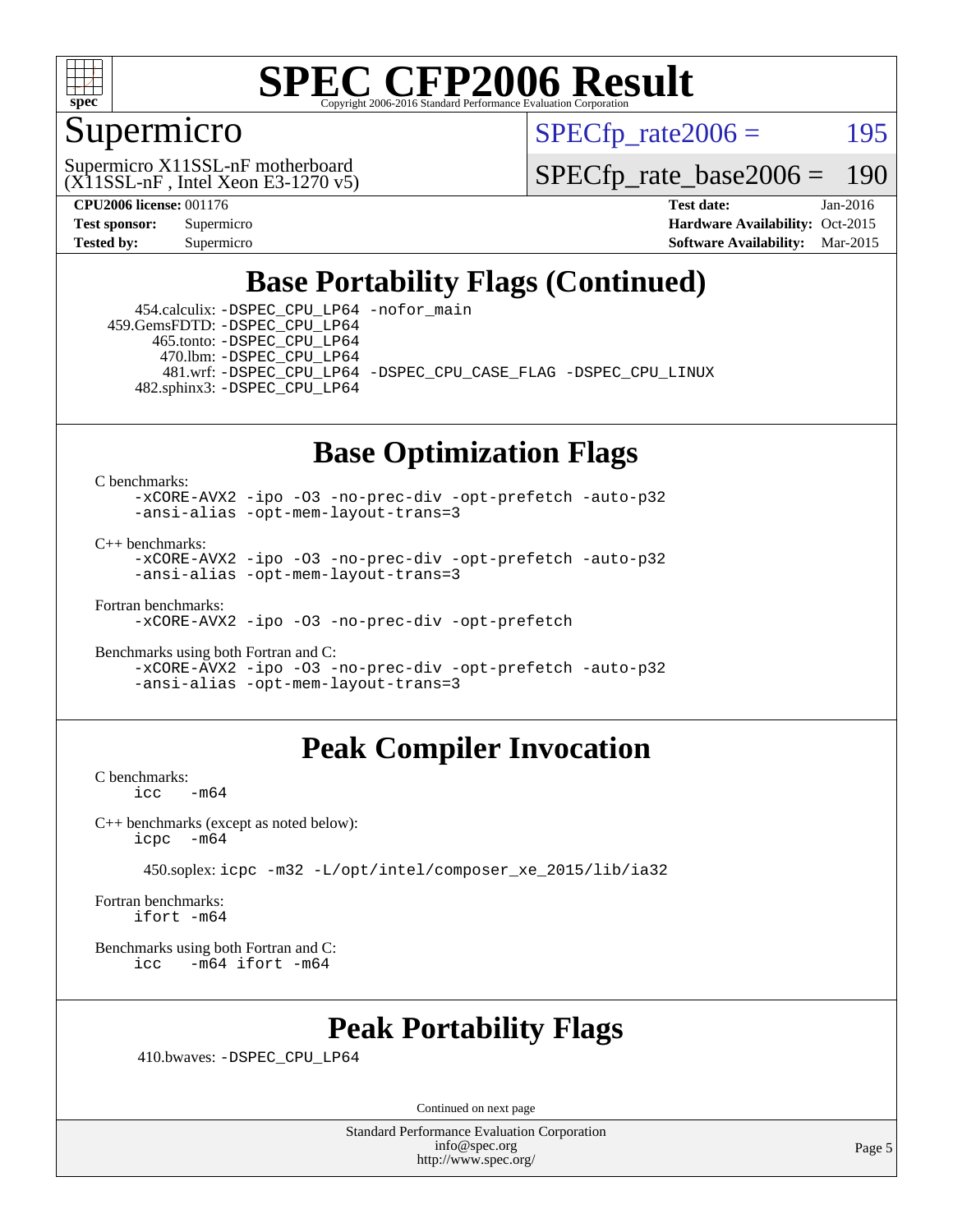

## Supermicro

 $SPECTp_rate2006 = 195$ 

 $(X11SSL-nF,$  Intel Xeon E3-1270 v5) Supermicro X11SSL-nF motherboard

[SPECfp\\_rate\\_base2006 =](http://www.spec.org/auto/cpu2006/Docs/result-fields.html#SPECfpratebase2006) 190

**[CPU2006 license:](http://www.spec.org/auto/cpu2006/Docs/result-fields.html#CPU2006license)** 001176 **[Test date:](http://www.spec.org/auto/cpu2006/Docs/result-fields.html#Testdate)** Jan-2016

| <b>Test sponsor:</b> | Supermicro |
|----------------------|------------|
| <b>Tested by:</b>    | Supermicro |

**[Hardware Availability:](http://www.spec.org/auto/cpu2006/Docs/result-fields.html#HardwareAvailability)** Oct-2015 **[Software Availability:](http://www.spec.org/auto/cpu2006/Docs/result-fields.html#SoftwareAvailability)** Mar-2015

### **[Peak Portability Flags \(Continued\)](http://www.spec.org/auto/cpu2006/Docs/result-fields.html#PeakPortabilityFlags)**

| 416.gamess: -DSPEC_CPU_LP64                                                           |  |  |  |  |  |  |  |
|---------------------------------------------------------------------------------------|--|--|--|--|--|--|--|
| 433.milc: -DSPEC_CPU_LP64                                                             |  |  |  |  |  |  |  |
| 434.zeusmp: -DSPEC_CPU_LP64                                                           |  |  |  |  |  |  |  |
| 435.gromacs: -DSPEC_CPU_LP64 -nofor_main                                              |  |  |  |  |  |  |  |
| 436.cactusADM: -DSPEC_CPU_LP64 -nofor_main                                            |  |  |  |  |  |  |  |
| 437.leslie3d: -DSPEC_CPU_LP64                                                         |  |  |  |  |  |  |  |
| 444.namd: - DSPEC_CPU_LP64                                                            |  |  |  |  |  |  |  |
| 447.dealII: -DSPEC_CPU_LP64<br>453.povray: -DSPEC_CPU_LP64                            |  |  |  |  |  |  |  |
| 454.calculix: -DSPEC_CPU_LP64 -nofor_main                                             |  |  |  |  |  |  |  |
| 459.GemsFDTD: -DSPEC_CPU_LP64                                                         |  |  |  |  |  |  |  |
| 465.tonto: - DSPEC_CPU_LP64                                                           |  |  |  |  |  |  |  |
| 470.1bm: -DSPEC_CPU_LP64                                                              |  |  |  |  |  |  |  |
| 481.wrf: -DSPEC_CPU_LP64 -DSPEC_CPU_CASE_FLAG -DSPEC_CPU_LINUX                        |  |  |  |  |  |  |  |
| 482.sphinx3: -DSPEC_CPU_LP64                                                          |  |  |  |  |  |  |  |
|                                                                                       |  |  |  |  |  |  |  |
| <b>Peak Optimization Flags</b><br>C benchmarks:                                       |  |  |  |  |  |  |  |
|                                                                                       |  |  |  |  |  |  |  |
| 433.milc: -xCORE-AVX2(pass 2) -prof-gen(pass 1) -ipo(pass 2)                          |  |  |  |  |  |  |  |
| -03(pass 2) -no-prec-div(pass 2)<br>-opt-mem-layout-trans=3(pass 2) -prof-use(pass 2) |  |  |  |  |  |  |  |
| -auto-ilp32                                                                           |  |  |  |  |  |  |  |
|                                                                                       |  |  |  |  |  |  |  |
| $470$ .lbm: basepeak = yes                                                            |  |  |  |  |  |  |  |
| 482.sphinx3: -xCORE-AVX2 -ipo -03 -no-prec-div -opt-mem-layout-trans=3<br>-unroll2    |  |  |  |  |  |  |  |
| $C_{++}$ benchmarks:                                                                  |  |  |  |  |  |  |  |
| 444.namd: -xCORE-AVX2(pass 2) -prof-gen(pass 1) -ipo(pass 2)                          |  |  |  |  |  |  |  |
| -03(pass 2) -no-prec-div(pass 2)                                                      |  |  |  |  |  |  |  |
| -opt-mem-layout-trans=3(pass 2) -prof-use(pass 2) -fno-alias                          |  |  |  |  |  |  |  |
| -auto-ilp32                                                                           |  |  |  |  |  |  |  |
|                                                                                       |  |  |  |  |  |  |  |
| $447$ .dealII: basepeak = yes                                                         |  |  |  |  |  |  |  |
| 450.soplex: -xCORE-AVX2(pass 2) -prof-gen(pass 1) -ipo(pass 2)                        |  |  |  |  |  |  |  |
| -03(pass 2) -no-prec-div(pass 2)                                                      |  |  |  |  |  |  |  |
| -opt-mem-layout-trans=3(pass 2) -prof-use(pass 2)                                     |  |  |  |  |  |  |  |
| -opt-malloc-options=3                                                                 |  |  |  |  |  |  |  |
|                                                                                       |  |  |  |  |  |  |  |
| 453.povray: -xCORE-AVX2(pass 2) -prof-gen(pass 1) -ipo(pass 2)                        |  |  |  |  |  |  |  |
| $-03$ (pass 2) $-no-prec-div(pass 2)$                                                 |  |  |  |  |  |  |  |
| -opt-mem-layout-trans=3(pass 2) -prof-use(pass 2) -unroll4                            |  |  |  |  |  |  |  |
| -ansi-alias                                                                           |  |  |  |  |  |  |  |
|                                                                                       |  |  |  |  |  |  |  |
| Continued on next page                                                                |  |  |  |  |  |  |  |
| <b>Standard Performance Evaluation Corporation</b><br>info@spec.org                   |  |  |  |  |  |  |  |

<http://www.spec.org/>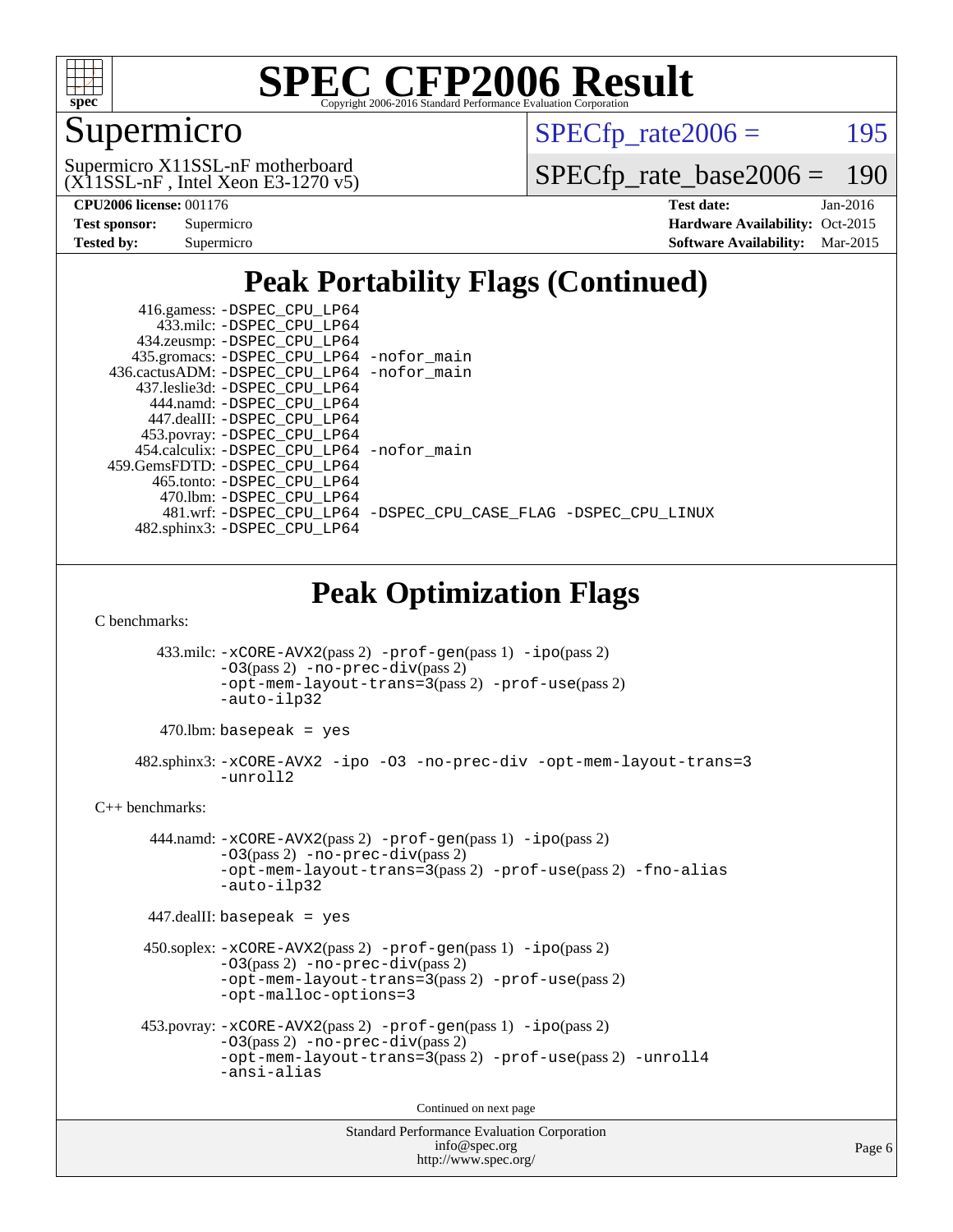

Supermicro

 $SPECTp\_rate2006 = 195$ 

Page 7

(X11SSL-nF , Intel Xeon E3-1270 v5) Supermicro X11SSL-nF motherboard

[SPECfp\\_rate\\_base2006 =](http://www.spec.org/auto/cpu2006/Docs/result-fields.html#SPECfpratebase2006) 190

**[CPU2006 license:](http://www.spec.org/auto/cpu2006/Docs/result-fields.html#CPU2006license)** 001176 **[Test date:](http://www.spec.org/auto/cpu2006/Docs/result-fields.html#Testdate)** Jan-2016 **[Test sponsor:](http://www.spec.org/auto/cpu2006/Docs/result-fields.html#Testsponsor)** Supermicro Supermicro **[Hardware Availability:](http://www.spec.org/auto/cpu2006/Docs/result-fields.html#HardwareAvailability)** Oct-2015 **[Tested by:](http://www.spec.org/auto/cpu2006/Docs/result-fields.html#Testedby)** Supermicro **[Software Availability:](http://www.spec.org/auto/cpu2006/Docs/result-fields.html#SoftwareAvailability)** Mar-2015

### **[Peak Optimization Flags \(Continued\)](http://www.spec.org/auto/cpu2006/Docs/result-fields.html#PeakOptimizationFlags)**

[Fortran benchmarks](http://www.spec.org/auto/cpu2006/Docs/result-fields.html#Fortranbenchmarks):

Standard Performance Evaluation Corporation  $410.bwaves: basepeak = yes$  416.gamess: [-xCORE-AVX2](http://www.spec.org/cpu2006/results/res2016q1/cpu2006-20160120-38732.flags.html#user_peakPASS2_FFLAGSPASS2_LDFLAGS416_gamess_f-xAVX2_5f5fc0cbe2c9f62c816d3e45806c70d7)(pass 2) [-prof-gen](http://www.spec.org/cpu2006/results/res2016q1/cpu2006-20160120-38732.flags.html#user_peakPASS1_FFLAGSPASS1_LDFLAGS416_gamess_prof_gen_e43856698f6ca7b7e442dfd80e94a8fc)(pass 1) [-ipo](http://www.spec.org/cpu2006/results/res2016q1/cpu2006-20160120-38732.flags.html#user_peakPASS2_FFLAGSPASS2_LDFLAGS416_gamess_f-ipo)(pass 2) [-O3](http://www.spec.org/cpu2006/results/res2016q1/cpu2006-20160120-38732.flags.html#user_peakPASS2_FFLAGSPASS2_LDFLAGS416_gamess_f-O3)(pass 2) [-no-prec-div](http://www.spec.org/cpu2006/results/res2016q1/cpu2006-20160120-38732.flags.html#user_peakPASS2_FFLAGSPASS2_LDFLAGS416_gamess_f-no-prec-div)(pass 2) [-prof-use](http://www.spec.org/cpu2006/results/res2016q1/cpu2006-20160120-38732.flags.html#user_peakPASS2_FFLAGSPASS2_LDFLAGS416_gamess_prof_use_bccf7792157ff70d64e32fe3e1250b55)(pass 2) [-unroll2](http://www.spec.org/cpu2006/results/res2016q1/cpu2006-20160120-38732.flags.html#user_peakOPTIMIZE416_gamess_f-unroll_784dae83bebfb236979b41d2422d7ec2) [-inline-level=0](http://www.spec.org/cpu2006/results/res2016q1/cpu2006-20160120-38732.flags.html#user_peakOPTIMIZE416_gamess_f-inline-level_318d07a09274ad25e8d15dbfaa68ba50) [-scalar-rep-](http://www.spec.org/cpu2006/results/res2016q1/cpu2006-20160120-38732.flags.html#user_peakOPTIMIZE416_gamess_f-disablescalarrep_abbcad04450fb118e4809c81d83c8a1d) 434.zeusmp: basepeak = yes 437.leslie3d: [-xCORE-AVX2](http://www.spec.org/cpu2006/results/res2016q1/cpu2006-20160120-38732.flags.html#user_peakOPTIMIZE437_leslie3d_f-xAVX2_5f5fc0cbe2c9f62c816d3e45806c70d7) [-ipo](http://www.spec.org/cpu2006/results/res2016q1/cpu2006-20160120-38732.flags.html#user_peakOPTIMIZE437_leslie3d_f-ipo) [-O3](http://www.spec.org/cpu2006/results/res2016q1/cpu2006-20160120-38732.flags.html#user_peakOPTIMIZE437_leslie3d_f-O3) [-no-prec-div](http://www.spec.org/cpu2006/results/res2016q1/cpu2006-20160120-38732.flags.html#user_peakOPTIMIZE437_leslie3d_f-no-prec-div) [-opt-prefetch](http://www.spec.org/cpu2006/results/res2016q1/cpu2006-20160120-38732.flags.html#user_peakOPTIMIZE437_leslie3d_f-opt-prefetch)  $459.GemsFDTD: basepeak = yes$  465.tonto: [-xCORE-AVX2](http://www.spec.org/cpu2006/results/res2016q1/cpu2006-20160120-38732.flags.html#user_peakPASS2_FFLAGSPASS2_LDFLAGS465_tonto_f-xAVX2_5f5fc0cbe2c9f62c816d3e45806c70d7)(pass 2) [-prof-gen](http://www.spec.org/cpu2006/results/res2016q1/cpu2006-20160120-38732.flags.html#user_peakPASS1_FFLAGSPASS1_LDFLAGS465_tonto_prof_gen_e43856698f6ca7b7e442dfd80e94a8fc)(pass 1) [-ipo](http://www.spec.org/cpu2006/results/res2016q1/cpu2006-20160120-38732.flags.html#user_peakPASS2_FFLAGSPASS2_LDFLAGS465_tonto_f-ipo)(pass 2) [-O3](http://www.spec.org/cpu2006/results/res2016q1/cpu2006-20160120-38732.flags.html#user_peakPASS2_FFLAGSPASS2_LDFLAGS465_tonto_f-O3)(pass 2) [-no-prec-div](http://www.spec.org/cpu2006/results/res2016q1/cpu2006-20160120-38732.flags.html#user_peakPASS2_FFLAGSPASS2_LDFLAGS465_tonto_f-no-prec-div)(pass 2) [-prof-use](http://www.spec.org/cpu2006/results/res2016q1/cpu2006-20160120-38732.flags.html#user_peakPASS2_FFLAGSPASS2_LDFLAGS465_tonto_prof_use_bccf7792157ff70d64e32fe3e1250b55)(pass 2) [-unroll4](http://www.spec.org/cpu2006/results/res2016q1/cpu2006-20160120-38732.flags.html#user_peakOPTIMIZE465_tonto_f-unroll_4e5e4ed65b7fd20bdcd365bec371b81f) [-auto](http://www.spec.org/cpu2006/results/res2016q1/cpu2006-20160120-38732.flags.html#user_peakOPTIMIZE465_tonto_f-auto) [-inline-calloc](http://www.spec.org/cpu2006/results/res2016q1/cpu2006-20160120-38732.flags.html#user_peakOPTIMIZE465_tonto_f-inline-calloc) [-opt-malloc-options=3](http://www.spec.org/cpu2006/results/res2016q1/cpu2006-20160120-38732.flags.html#user_peakOPTIMIZE465_tonto_f-opt-malloc-options_13ab9b803cf986b4ee62f0a5998c2238) [Benchmarks using both Fortran and C](http://www.spec.org/auto/cpu2006/Docs/result-fields.html#BenchmarksusingbothFortranandC): 435.gromacs: [-xCORE-AVX2](http://www.spec.org/cpu2006/results/res2016q1/cpu2006-20160120-38732.flags.html#user_peakPASS2_CFLAGSPASS2_FFLAGSPASS2_LDFLAGS435_gromacs_f-xAVX2_5f5fc0cbe2c9f62c816d3e45806c70d7)(pass 2) [-prof-gen](http://www.spec.org/cpu2006/results/res2016q1/cpu2006-20160120-38732.flags.html#user_peakPASS1_CFLAGSPASS1_FFLAGSPASS1_LDFLAGS435_gromacs_prof_gen_e43856698f6ca7b7e442dfd80e94a8fc)(pass 1) [-ipo](http://www.spec.org/cpu2006/results/res2016q1/cpu2006-20160120-38732.flags.html#user_peakPASS2_CFLAGSPASS2_FFLAGSPASS2_LDFLAGS435_gromacs_f-ipo)(pass 2) [-O3](http://www.spec.org/cpu2006/results/res2016q1/cpu2006-20160120-38732.flags.html#user_peakPASS2_CFLAGSPASS2_FFLAGSPASS2_LDFLAGS435_gromacs_f-O3)(pass 2) [-no-prec-div](http://www.spec.org/cpu2006/results/res2016q1/cpu2006-20160120-38732.flags.html#user_peakPASS2_CFLAGSPASS2_FFLAGSPASS2_LDFLAGS435_gromacs_f-no-prec-div)(pass 2) [-opt-mem-layout-trans=3](http://www.spec.org/cpu2006/results/res2016q1/cpu2006-20160120-38732.flags.html#user_peakPASS2_CFLAGS435_gromacs_f-opt-mem-layout-trans_a7b82ad4bd7abf52556d4961a2ae94d5)(pass 2) [-prof-use](http://www.spec.org/cpu2006/results/res2016q1/cpu2006-20160120-38732.flags.html#user_peakPASS2_CFLAGSPASS2_FFLAGSPASS2_LDFLAGS435_gromacs_prof_use_bccf7792157ff70d64e32fe3e1250b55)(pass 2) [-opt-prefetch](http://www.spec.org/cpu2006/results/res2016q1/cpu2006-20160120-38732.flags.html#user_peakOPTIMIZE435_gromacs_f-opt-prefetch) [-auto-ilp32](http://www.spec.org/cpu2006/results/res2016q1/cpu2006-20160120-38732.flags.html#user_peakCOPTIMIZE435_gromacs_f-auto-ilp32) 436.cactusADM: basepeak = yes  $454$ .calculix: basepeak = yes 481.wrf: [-xCORE-AVX2](http://www.spec.org/cpu2006/results/res2016q1/cpu2006-20160120-38732.flags.html#user_peakOPTIMIZE481_wrf_f-xAVX2_5f5fc0cbe2c9f62c816d3e45806c70d7) [-ipo](http://www.spec.org/cpu2006/results/res2016q1/cpu2006-20160120-38732.flags.html#user_peakOPTIMIZE481_wrf_f-ipo) [-O3](http://www.spec.org/cpu2006/results/res2016q1/cpu2006-20160120-38732.flags.html#user_peakOPTIMIZE481_wrf_f-O3) [-no-prec-div](http://www.spec.org/cpu2006/results/res2016q1/cpu2006-20160120-38732.flags.html#user_peakOPTIMIZE481_wrf_f-no-prec-div) [-auto-ilp32](http://www.spec.org/cpu2006/results/res2016q1/cpu2006-20160120-38732.flags.html#user_peakCOPTIMIZE481_wrf_f-auto-ilp32) The flags files that were used to format this result can be browsed at <http://www.spec.org/cpu2006/flags/Intel-ic15.0-official-linux64.html> <http://www.spec.org/cpu2006/flags/Supermicro-Platform-Settings-V1.2-revG.20141230.00.html> You can also download the XML flags sources by saving the following links: <http://www.spec.org/cpu2006/flags/Intel-ic15.0-official-linux64.xml> <http://www.spec.org/cpu2006/flags/Supermicro-Platform-Settings-V1.2-revG.20141230.00.xml>

> [info@spec.org](mailto:info@spec.org) <http://www.spec.org/>